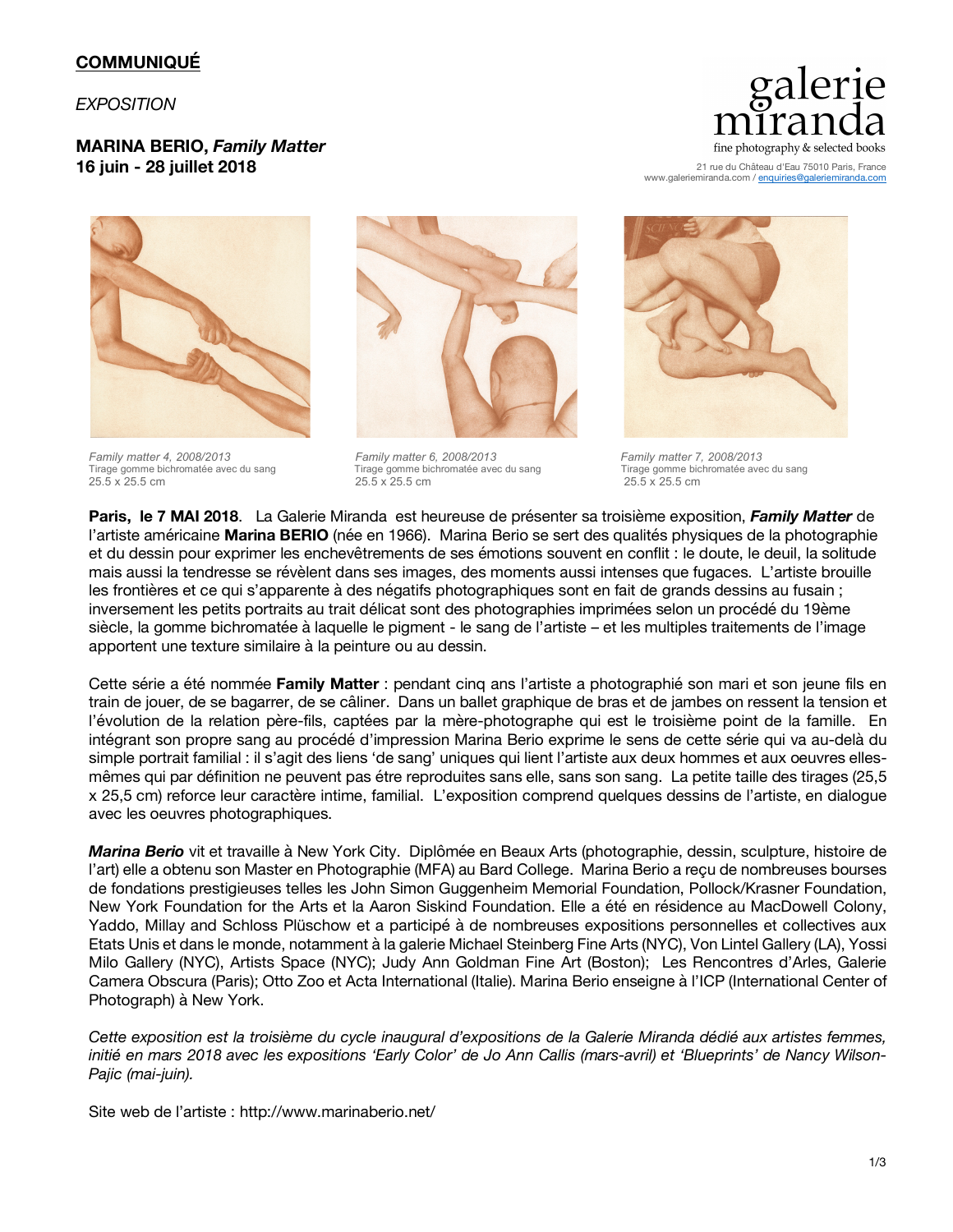

21 rue du Château d'Eau 75010 Paris, France www.galeriemiranda.com / enquiries@galeriemiranda.com

### **MARINA BERIO**  *EXPOSITIONS (séléction)*

| 2018 | "Family Matter," Galerie Miranda, Paris (solo)                                                                                                                             |
|------|----------------------------------------------------------------------------------------------------------------------------------------------------------------------------|
|      | Âme Nue, Hamburg Off Triennale, Hamburg (solo)                                                                                                                             |
|      | "New Poetics of Labor," Grafiformas, Medellín, Colombia                                                                                                                    |
| 2017 | 9th Kassel Fotobook Festival, touring to Moscow, Istanbul, Dublin, and Lodz                                                                                                |
|      | "Women and Photography," Chiesa di San Francesco, Udine                                                                                                                    |
| 2015 | "I am a Lie and I am Gold," Yossi Milo Gallery, New York                                                                                                                   |
| 2013 | "Dear Dave, Magazine Presents," Photoville, Brooklyn                                                                                                                       |
| 2012 | "Celestial," Camera Club, New York (curated by Mark Alice Durant)                                                                                                          |
|      | "L'Art de Voir les Choses," Galerie Camera Obscura, Paris                                                                                                                  |
| 2011 | "Pictures Are Words Not Known," LiShui Museum of Photography, LiShui, China                                                                                                |
|      | "Portraits," La Conciergerie Art Contemporain, La Motte-Servolex, France                                                                                                   |
| 2010 | Otto Zoo, Milano, Italy (with Lidia Sanvito)                                                                                                                               |
|      | "Somewhere Over the Rainbow," FRAC Aquitaine, Bordeaux, France                                                                                                             |
|      | "Industry City Salon," Marian Spore, Industry City, Brooklyn, curated by Michael Connor                                                                                    |
|      | "Burning Desire," Michael Mazzeo Gallery, New York                                                                                                                         |
| 2009 | Martos Gallery, New York                                                                                                                                                   |
|      | "Outside In," La Viola Bank Gallery, curated by Mary Dailey Pattee, New York                                                                                               |
|      | "Ça me touche," curated by Nan Goldin, Les Rencontres d'Arles, Arles, France (catalogue)                                                                                   |
|      | "Collection," curated by Nan Goldin, Les Rencontres d'Arles, Arles, France (catalogue)                                                                                     |
|      | "Now You See It, Now You Don't," curated by Bernie Yenelouis, Camera Club, New York                                                                                        |
| 2008 | "Burn Breathe," Michael Steinberg Fine Art, New York (solo)                                                                                                                |
|      | "Americana," Chiesa di San Lorenzo, San Vito al Tagliamento, Italy (cat.)                                                                                                  |
|      | "Love Love Love," Martos Gallery, New York                                                                                                                                 |
|      | "Back to the Drawing Board," Michael Steinberg Fine Art, New York                                                                                                          |
| 2007 | "Airs de Paris," Centre Pompidou (as part of Nan Goldin installation)                                                                                                      |
| 2006 | "Darkness Visible," Judy Ann Goldman Fine Art, Boston (with John Guthrie)                                                                                                  |
|      | "In Focus: 75 Years of Collecting American Photography," Addison Gallery of American Art, Andover, MA                                                                      |
|      | "The Love Show," Hans Weiss Newspace Gallery, Manchester, Conn.                                                                                                            |
| 2005 | "The Photograph in Question," Von Lintel Gallery, New York                                                                                                                 |
|      | "Fifteen Paces," Smack Mellon Gallery, New York                                                                                                                            |
|      | MFA Thesis exhibition, Bard College, Red Hook                                                                                                                              |
| 2004 | "Untold Stories," Judy Ann Goldman Fine Art, Boston (with Whiting Tennis)                                                                                                  |
|      | Les Rencontres d'Arles, Arles, France (catalogue)                                                                                                                          |
|      | "Untold Stories," Italian Institute for Advanced Studies at Columbia University, New York (solo)                                                                           |
| 2003 | "Storie non dette," Acta International, Rome, Italy (solo, catalogue)                                                                                                      |
|      | "Travelling," Centre Photographique d'Ile-de-France, Pontault-Combault, France                                                                                             |
| 2001 | "Collections d'Artistes," Collection Lambert, Avignon, France (catalogue)<br>"Rethinking the Landscape," Photographic Resource Center, Boston (curated by David Armstrong) |
| 2000 | "Natural Wonder," Kagan Martos Gallery, New York                                                                                                                           |
| 1999 | "Shy," Artists Space, New York (curated by Nan Goldin; pamphlet)                                                                                                           |
|      | "Summer Reading," Yancey Richardson Gallery, New York                                                                                                                      |
| 1997 | "Where the Stream and River Meet," Mary Barone, New York (with Jaime Permuth)                                                                                              |
|      | "Giovani & Sconosciuti: Aspetti della Nuova Fotografia Italiana," CRAF, Spilimbergo, Italy (catalogue)                                                                     |
| 1996 | "25th Anniversary: 25 Younger Artists," John Weber Gallery, New York                                                                                                       |
|      | "Myth, Memory, Madness," Judy Ann Goldman Fine Art, Boston                                                                                                                 |
|      |                                                                                                                                                                            |